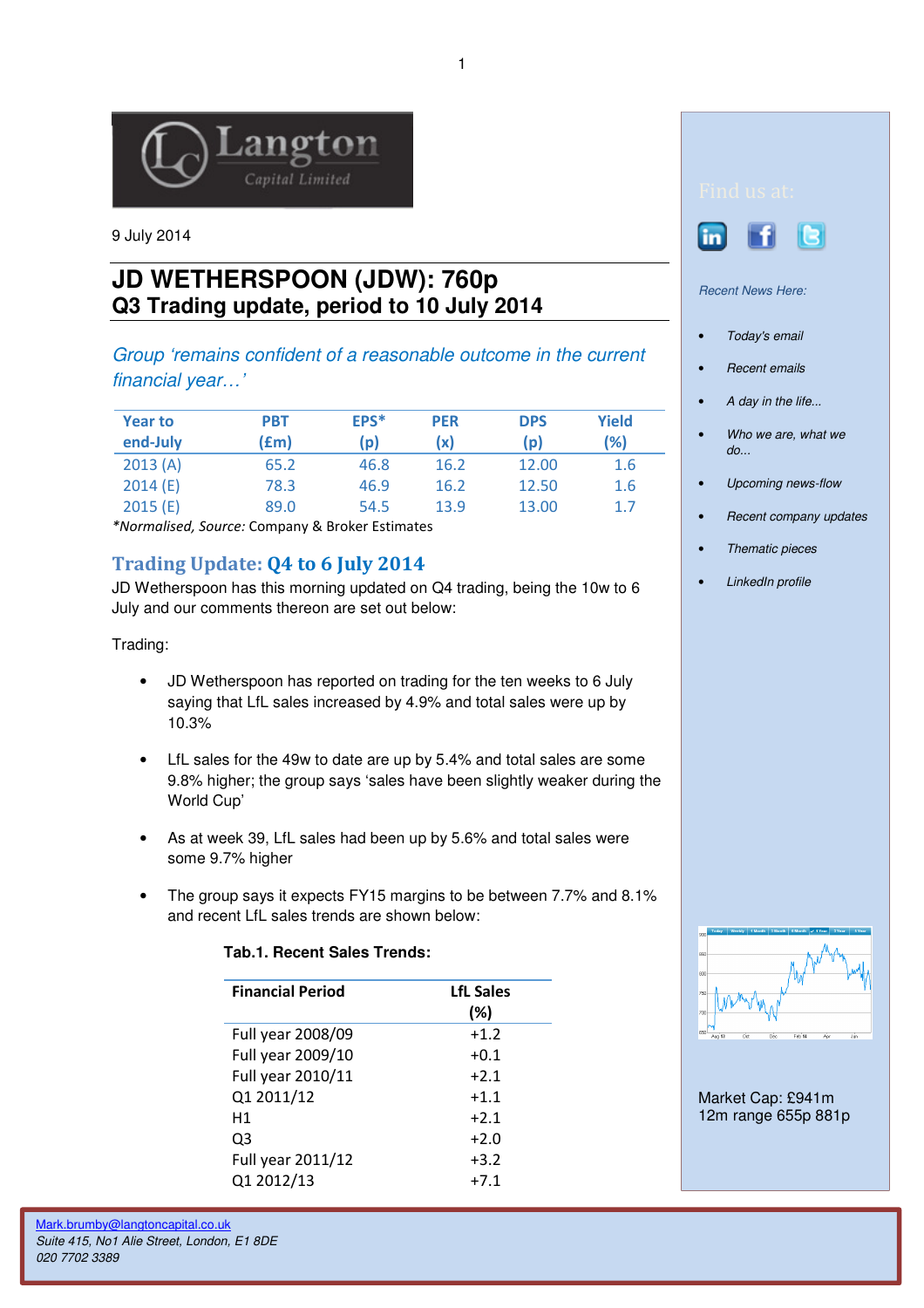| Η1                | +6.9   |
|-------------------|--------|
| Q3                | $+6.3$ |
| Full year 2012/13 | $+5.3$ |
| 01                | $+3.7$ |
| Q2 (first 12w)    | +6.7   |
| Н1                | $+5.2$ |
| O3                | $+6.2$ |
| Q4 (10w)          | $+4.9$ |
| Y-to-D (49w)      | $+5.4$ |

Source: Company Reports

• The operating margin in the 10w under review was 8.1%, 'in line with the 8.1% year to date…and the full year is now expected to be around this level'

Debt, Balance Sheet & Other:

- The group has opened 40 new pubs in the year to date and has closed five; it should open around 45 pubs this year and between 30 and 40 next (no change to estimates)
- JDW has bought back 2.28m shares at a cost of £18.5m in the financial year but says 'there have been no other significant changes in the Company's overall financial position'

#### Outlook:

- JDW comments that, as previously indicated, the biggest dangers to the pub industry are the VAT and business rates disparity between supermarkets and pubs and the continuing imposition of stealth taxes'
- It says the Late Night Levy will add costs of up to £4,000 per annum for some pubs and JDW will reduce its opening hours in affected areas
- It says this is 'a retrograde step for pubs' and will play into the hands of supermarkets
- Whilst there are no comments (save for the margin comment above) on FY15, re FY14, the group says 'although sales have slowed in recent weeks, the company remains confident of a reasonable outcome in the current financial year'

**Langton View:** Q3 and Q4 presented reasonably easy comps given the snow last winter and the derived c1.1% growth experienced in Q4 2013.

As anticipated, the World Cup has been a small negative and comps will now be more challenging going forward and, though we believe that the Easter slowdown was industry-wide and not indicative of current trading, it is likely that LfL growth will slow.

And critics will once again point to JDW's margin. It may be keeping its pubs in tip-top condition and it is certainly driving the top line but its margins are low and look likely to remain low. The 7.7% to 8.1% guidance for FY15 is new (and at the low end of estimates / hopes).

As with many features of the company however, this is what it is. JDW has said consistently that margins are what happen after you've done your job (which is driving sales) and shareholders should have taken that on board.

Longer term, the group is opening around 40 units per annum for the foreseeable future and it has shown itself willing to buy back shares.